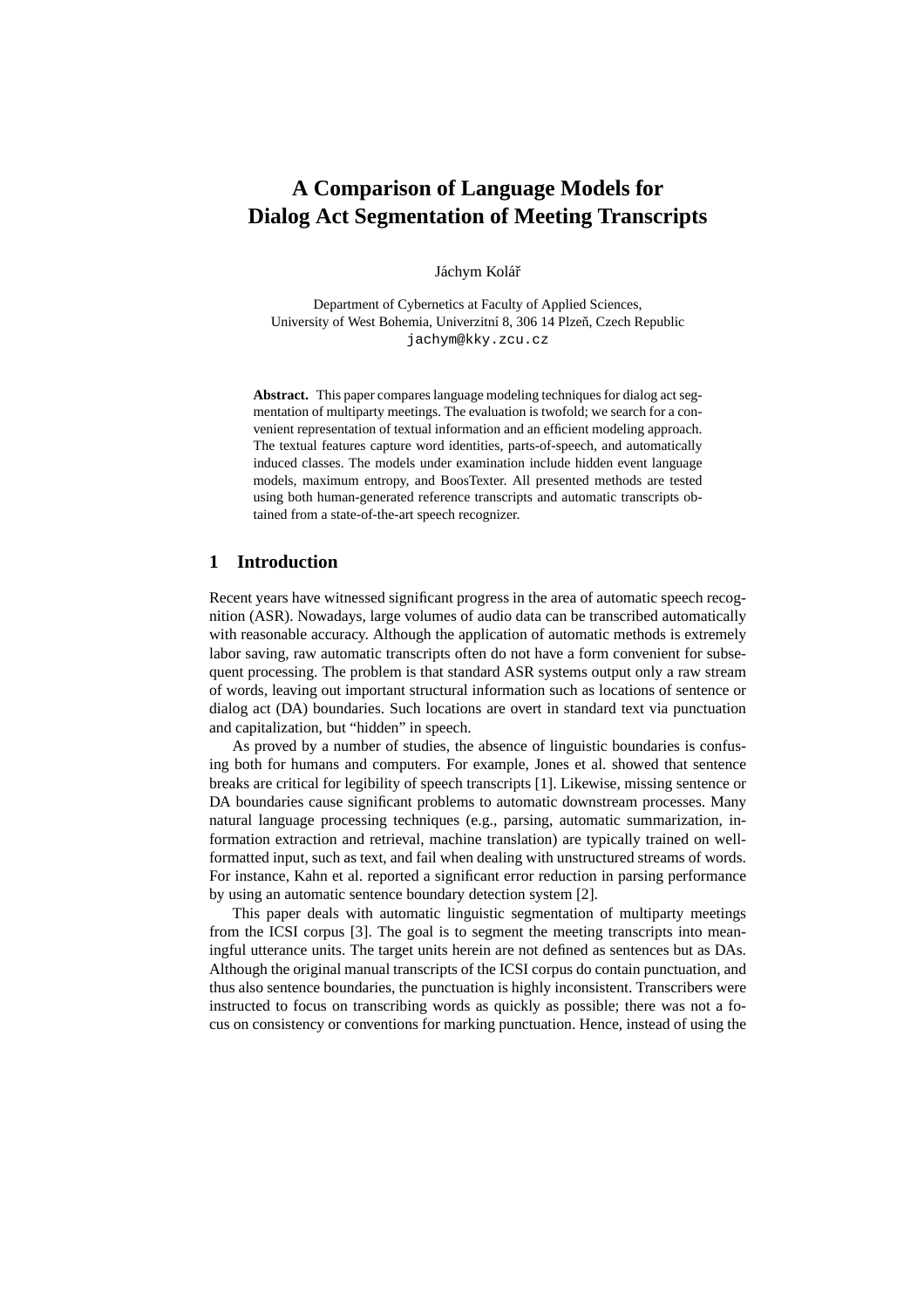inconsistent first-pass punctuation, it was decided to employ special DA segmentation marks from the MRDA annotation project [4]. In this annotation pass, labelers carefully annotated both dialog acts and their boundaries, using using a set of segmentation conventions for the latter. For a given word sequence, the task of DA segmentation is to determine which inter-word boundaries correspond to a DA boundary. Each inter-word boundary is labeled as either a within-DA boundary or a boundary between two DAs.

There are two basic sources of information that can be used to solve the task: recognized words and prosody. Several different approaches relying on one or both of the information sources have been employed for sentence and DA segmentation [5–10]. In this paper, I focus on an effective utilization of the information contained in the recognized stream of words. Well-tuned language models (LMs) are not only important for applications where they are combined with a prosody model, but also for the applications in which we do not have access to, or cannot exploit, prosodic information.

The LM evaluation is twofold; I search both for a convenient representation of textual information and an efficient modeling approach. In terms of textual knowledge representation, I analyze contributions from word identities, parts-of-speech, and automatically induced word classes. In terms of statistical modeling, I explore three different approaches – hidden event language models, maximum entropy models, and boostingbased models. I test the methods using both reference human-generated transcripts and automatic transcripts obtained from a state-of-the-art speech recognizer. I also address the issue whether it is better to train the system on clean reference data or on data containing word recognition errors.

## **2 Method**

#### **2.1 Data and Experimental Setup**

The ICSI meeting corpus contains approximately 72 hours of multichannel conversational English. The data were split into a training set (51 meetings, 539k words), a development set (11 meetings, 110k words), and a test set (11 meetings, 102k words). The test set contains unseen speakers, as well as speakers appearing in the training data as it is typical for the real world applications.

For model training and testing I used both human-generated reference transcripts and ASR output. Recognition results were obtained using the state-of-the-art SRI speech recognition system [11]. Word error rates for this difficult data are still quite high; the used ASR system performed at 38.2% (on the whole corpus). To generate the "reference" DA boundaries for the ASR words, the reference setup was aligned to the recognition output with the constraint that two aligned words could not occur further apart than a fixed time threshold. DA boundaries occupy 15.9% of inter-word boundaries in reference and 13.9% in automatic transcripts.

#### **2.2 Textual Features**

In this work, I do not only use simple word-based models, but also utilize textual information beyond word identities, as captured by word classes and part-of-speech tags.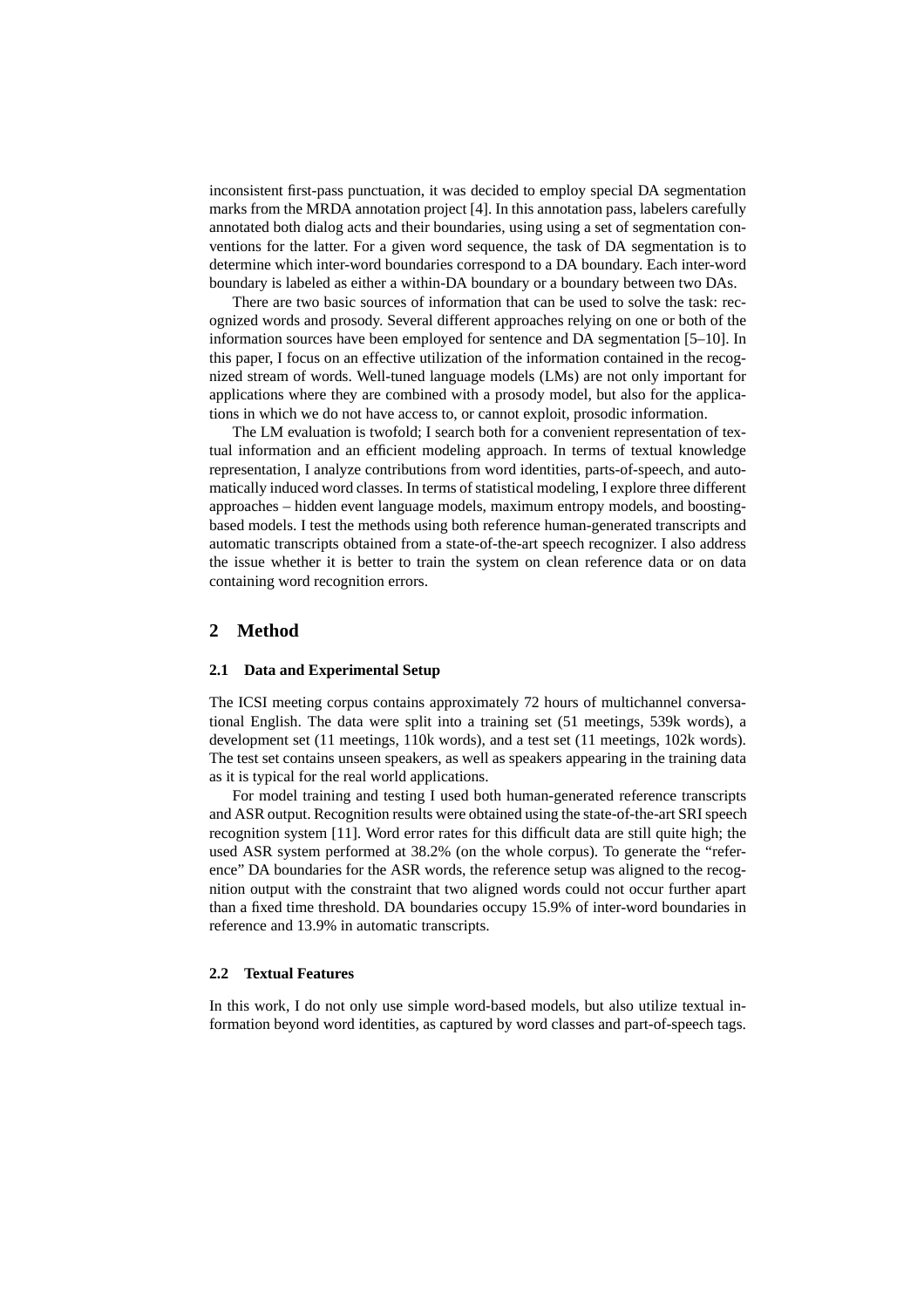I do not use chunking (or even full-parsing) features. Chunking features may slightly increase performance for well-structured speech such as broadcast news [12], but preliminary investigations showed that, because of poor chunking performance on meeting data, these features rather hurt DA segmentation accuracy on meeting speech. Hence, I did not use them in this work. The following sections describe individual groups of employed features.

**Words** Word features simply capture word identities around possible DA boundaries and represent a baseline for our experiments.

**Automatically Induced Classes (AIC)** In language modeling, we always have to deal with data sparseness. In some tasks, we may mitigate this problem by grouping words with similar properties into word classes. The grouping reduces the number of model parameters to be estimated during training. Automatically induced classes (AIC) are derived in a data-driven way. Data-driven methods typically perform a greedy search to find the best fitting class for each word given an objective function.

The clustering algorithm I used [13] minimizes perplexity of the induced classbased n-gram with respect to the provided word bigram counts. The DA boundary token was excluded from merging, however, its statistics still affected the clustering. The algorithm works as follows. Initially, each word is placed into its own class. Then, the classes are iteratively merged until the desired number of clusters is reached. The resulting classes are mutually exclusive, i.e., each word is only mapped into a single class. In every step of the algorithm, the overall perplexity is minimized by joining the pair of classes maximizing the mean mutual information of adjacent classes

$$
I(c_1, c_2) = \sum_{c_1, c_2 \in C} P(c_1, c_2) \log \frac{P(c_1, c_2)}{P(c_1)P(c_2)}
$$
(1)

A crucial parameter of the word clustering algorithm is the target number of classes. The optimal number was empirically estimated on development data by evaluating performance of models with a different granularity. I started with a 300-class model and then was gradually decreasing the number of classes by 25 in each iteration. The optimal number of classes was estimated as 100.

I also tested a model that mixes AICs and frequent words by excluding them from class merging. This approach can be viewed as a form of back off; we back off from words to classes for rare words but keep word identities for frequent words. I have tested various numbers of left out words in combination with individual class granularities, but have never achieved better results than for the 100 classes with no excluded words.

**Parts-of-speech (POS)** The AICs reflect word usage in our datasets, but do not form clusters with a clearly interpretable linguistic meaning. In contrast, part-of-speech (POS) tags describe grammatical features of words. The POS tags were obtained using the TnT tagger [14] which was tailored for conversational English. The tagger was trained using hand-labeled data from the Switchboard Treebank corpus. To achieve a better match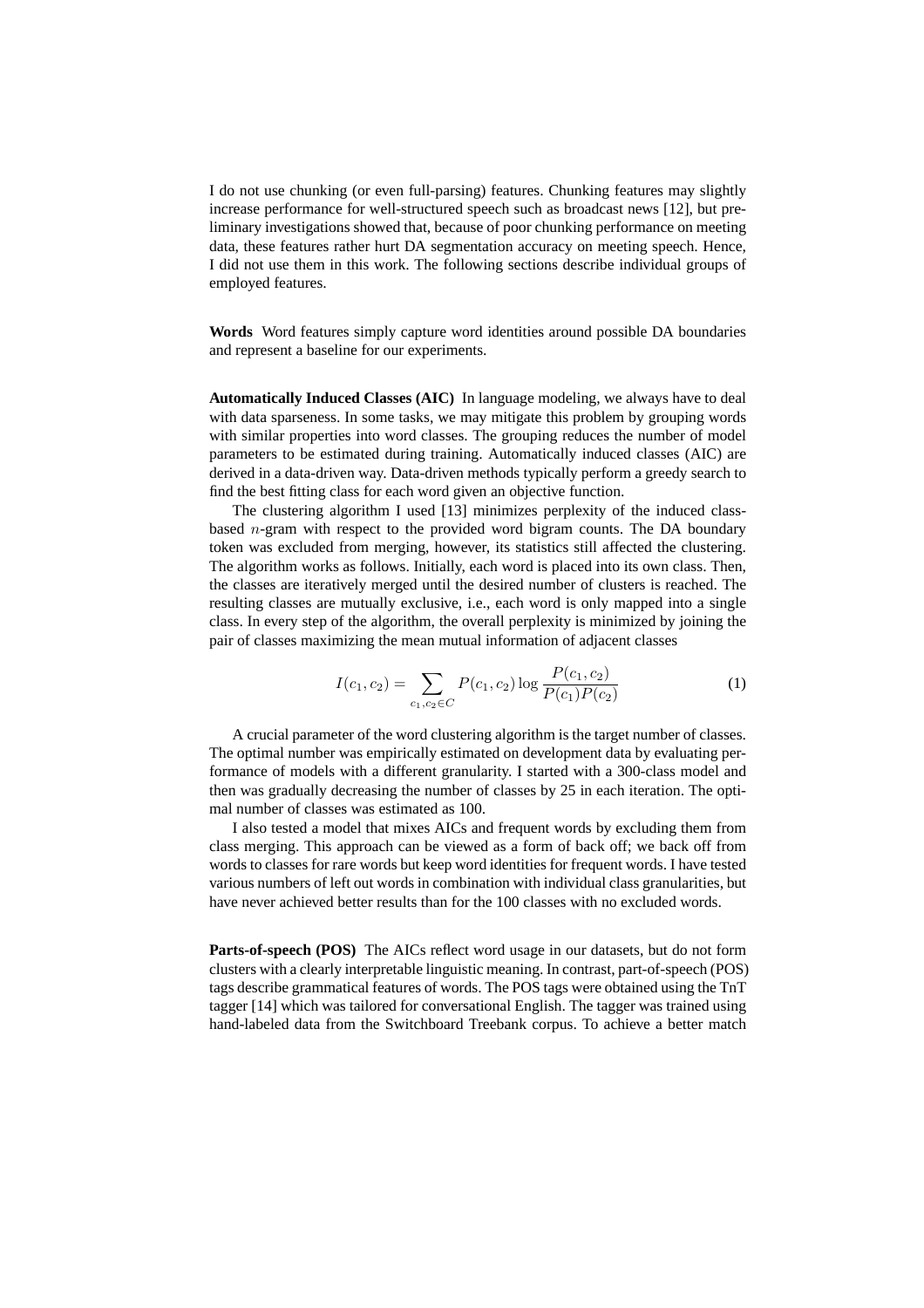with speech recognition output used in testing, punctuation and capitalization information was removed before using the data for tagger training [12].

Same as for AICs, I also tested mixed models. In contrast with AICs, mixing of frequent words with POS of infrequent words yielded an improvement. The reason is that while the automatic clustering algorithm takes into account bigram counts containing the DA boundary token and thus is aware of strong DA boundary indicators, POS classes are purely grammatical. By keeping the frequent words we also keep some strong boundary indicators. Optimizing the model on the development data, I ended up with 500 most frequent words being kept and not replaced by POS tags.

#### **2.3 Statistical Language Models**

**Hidden Event Language Models (HELM)** In speech recognition as well as in a number of other language modeling tasks, the role of the language model is to predict the next word given the word history. In contrast, the goal of language modeling in our task is to estimate the probability that an event, such as DA boundary, occurs in the given word context. Because these events are not explicitly present in the speech signal, they are called *hidden*. The hidden event LMs (HELMs) [5] describe the joint probability of words and hidden events  $P(W, E)$  in an HMM. In this case, the HMM hidden variable is the type of the event (including "no-event"). The states of the model correspond to word/event pairs and the observations to words.

The model is trained by explicitly including the DA boundary as a token in the vocabulary in an n-gram LM. I used trigram LMs with modified Kneser-Ney smoothing [15]. In addition, Witten-Bell smoothing was employed for unigrams in class-based models (both AIC and POS) since the training data for these models do not contain any unigram singletons necessary for the Kneser-Ney method. During testing, the model performs the forward-backward decoding to find the DA boundaries given the word sequence. An implementation of the HELM is available in the SRILM toolkit [16].

The HELM does not allow a direct combination of multiple knowledge sources. Thus, I trained a separate model for each data stream and combined the models using a linear interpolation with weights estimated on development data.

**Maximum Entropy Models** The above described HELM is a generative model. It means that during training, it does not directly maximize the posterior probabilities of the correct classes. On the other hand, Maximum Entropy (MaxEnt) [17] is a discriminative model which is trained to directly discriminate among the possible target classes. This setup avoids the mismatch between training and using the model in testing. Max-Ent framework also allows a natural combination of multiple knowledge sources within a single model, no additional model combination is necessary. MaxEnt belongs to the exponential (or log-linear) family of classifiers, i.e. the features are combined linearly, and then used as an exponent

$$
P(y|x) = \frac{1}{Z(x)} \exp\left(\sum_{i} \alpha_i f_i(x, y)\right)
$$
 (2)

where  $Z(x)$  is a normalization factor ensuring that  $\sum_{y} p(y|x) = 1$ .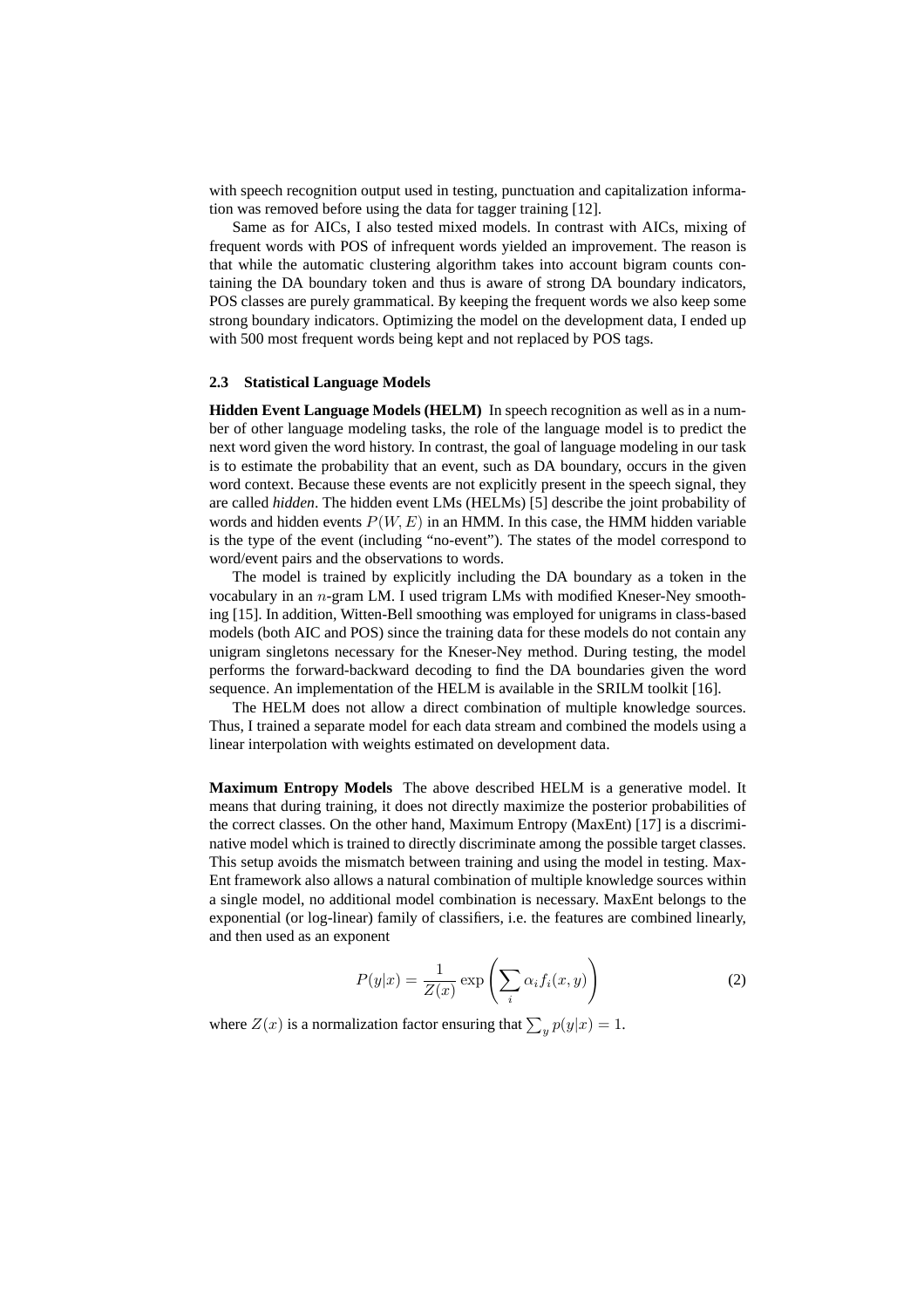An important feature of MaxEnt models is that they are prone to overfitting. To overcome this drawback, I have used smoothing with Gaussian priors that penalizes large weights. For all experiments with MaxEnt, I employed the MegaM toolkit.<sup>1</sup> For each feature group, the used features included all  $n$ -grams up to trigrams spanning across or neighboring with the inter-word boundary in question. I also added a binary feature indicating whether the word before the boundary is identical with the following word. This feature aims to capture word repetitions.

**Boosting-based Models (BoosTexter)** Boosting is an aggregating machine learning method combining many weak learning algorithms to produce an accurate classifier. Each weak classifier is built based on the outputs of previous classifiers, focusing on the samples that were formerly classified incorrectly; the algorithm generates weak classification rules by calling the weak learners repeatedly in series of rounds. This approach can generally be combined with any "weak" classifier. In this work, an algorithm called BoosTexter [18] was employed.

BoosTexter was initially designed for the task of text categorization, employment of this method for tasks related to DA segmentation was firstly presented in [9, 19]. The method combines weak classifiers having a basic form of one-level decision trees (stumps) using confidence-rated predictions. The test at the root of each tree can check for the presence or absence of an  $n$ -gram, or for a value of a continuous or categorical feature. Same as with MaxEnt, multiple knowledge sources can be integrated in a single model. While BoosTexter is known to be powerful when combining lexical and prosodic features within a single integral model, herein, I aim to evaluate how powerful it is when only a language model is used. In my experiments, the ICSI reimplementation of the original BoosTexter method was employed.<sup>2</sup> The used textual features had the same form as in the MaxEnt model.

## **2.4 Evaluation Metric**

I measure DA segmentation performance using a "boundary error rate" (BER):

$$
BER = \frac{I + M}{N} \quad [%]
$$
\n(3)

where  $I$  denotes the number of false DA boundary insertions,  $M$  the number of misses, and N the number of words in the test set.

## **3 Experimental Results**

Table 1 presents experimental results for all three models (HMM, Maxent, and Boos-Texter), all feature sets (words, AIC, POS, and POS mixed with words), and training and test conditions. The models for segmentation of human transcripts were trained on reference words. For testing on ASR data, I tried to use both true and recognized words for training, and compared performance of the models.

 $1$  http://hal3.name/megam

<sup>2</sup> http://code.google.com/p/icsiboost/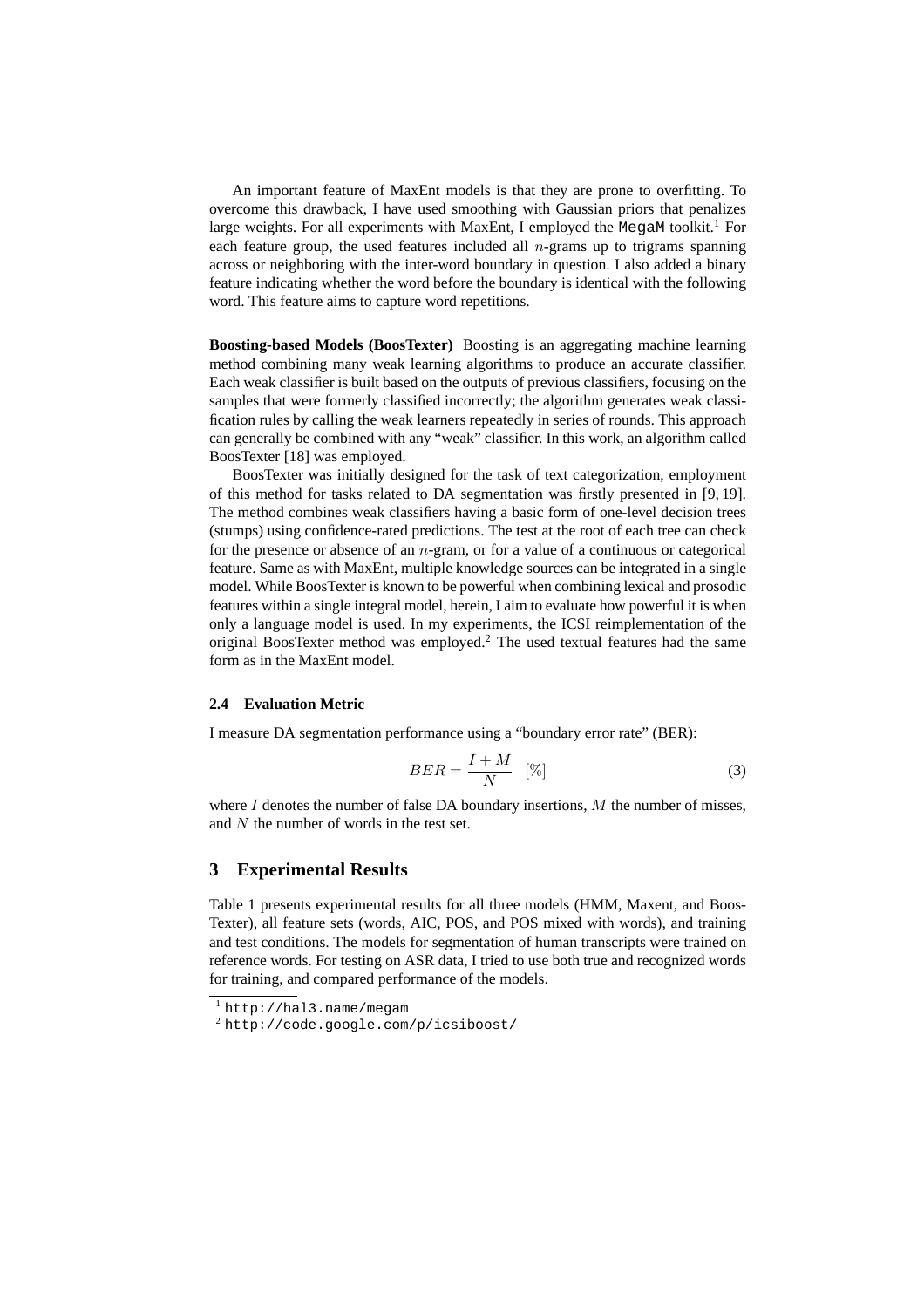**Table 1.** DA segmentation results for individual language models, feature sets, and experimental setups [BER %] (REF=Reference human transcripts, ASR=Automatic transcripts, AIC=Automatically Induced Classes with 100 clusters, POS=Parts-of-speech, POSmixed=Partsof-speech for infrequent words with 500 most frequent words kept. "Chance" refers to a model which classifies all test samples as within-DA boundaries.)

| Model                   | <b>Used Features</b> | <b>Train/Test Setup</b> |                        |        |
|-------------------------|----------------------|-------------------------|------------------------|--------|
|                         |                      | <b>REF/REF</b>          | <b>REF/ASR ASR/ASR</b> |        |
| <b>Chance</b>           |                      | 15.92%                  | 13.85%                 | 13.85% |
| <b>HELM</b>             | Words                | 7.45%                   | 9.41%                  | 9.50%  |
|                         | AIC                  | 7.58%                   | 9.70%                  | 9.78%  |
|                         | <b>POS</b>           | 10.62%                  | 12.06%                 | 11.85% |
|                         | POSmixed             | 7.65%                   | 9.57%                  | 9.59%  |
|                         | Words+AIC            | 7.11%                   | 9.25%                  | 9.18%  |
|                         | Words+POSmixed       | 7.23%                   | 9.25%                  | 9.31%  |
|                         | Words+AIC+POSmixed   | 7.02%                   | 9.12%                  | 9.12%  |
| <b>MaxEnt</b>           | Words                | 7.50%                   | 9.38%                  | 9.38%  |
|                         | AIC                  | 7.42%                   | 9.44%                  | 9.37%  |
|                         | <b>POS</b>           | 10.52%                  | 11.79%                 | 11.80% |
|                         | POSmixed             | 7.26%                   | 9.23%                  | 9.25%  |
|                         | Words+AIC            | 7.19%                   | 9.25%                  | 9.21%  |
|                         | Words+POSmixed       | 7.27%                   | 9.27%                  | 9.25%  |
|                         | Words+AIC+POSmixed   | 7.15%                   | 9.24%                  | 9.16%  |
| <b>BoosTexter Words</b> |                      | 7.70%                   | 9.52%                  | 9.49%  |
|                         | AIC                  | 7.61%                   | 9.50%                  | 9.53%  |
|                         | <b>POS</b>           | 10.87%                  | 12.03%                 | 11.13% |
|                         | POSmixed             | 7.68%                   | 9.45%                  | 9.46%  |
|                         | Words+AIC            | 7.50%                   | 9.42%                  | 9.40%  |
|                         | Words+POSmixed       | 7.66%                   | 9.44%                  | 9.45%  |
|                         | Words+AIC+POSmixed   | 7.46%                   | 9.40%                  | 9.40%  |

In reference conditions, the best models based on a single feature group were Max-Ent for mixed POS and AICs, and HELM for words. On the other hand, the models only using POS information performed poorly. A comparison of POS and POSmixed shows that POS features are not sufficient indicators of DA boundaries and information provided by some frequent cue words is necessary to achieve satisfactory performance. In terms of a modeling approach comparison, it is interesting to observe that the generative HELM model is better in dealing with word information while the discriminative MaxEnt model better captures class information (both AIC and POSmixed). The Boos-Texter model always performed worse than the other two models.

The results also indicate that an improvement is achieved when word information is combined with class information. The best result ( $BER = 7.02\%$ ) is obtained when all three information sources are combined in the HELM model. The improvement over the baseline word-based model is statistically significant at  $p < 10^{-23}$  using the Sign test. The difference between HELM and Boostexter is significant at  $p < 10^{-13}$ , and the difference between HELM and MaxEnt at  $p < 0.02$ . Of the other two models, MaxEnt outperformed BoosTexter ( $BER : 7.15\%$  vs. 7.46%) which is significant at  $p < 10^{-9}$ .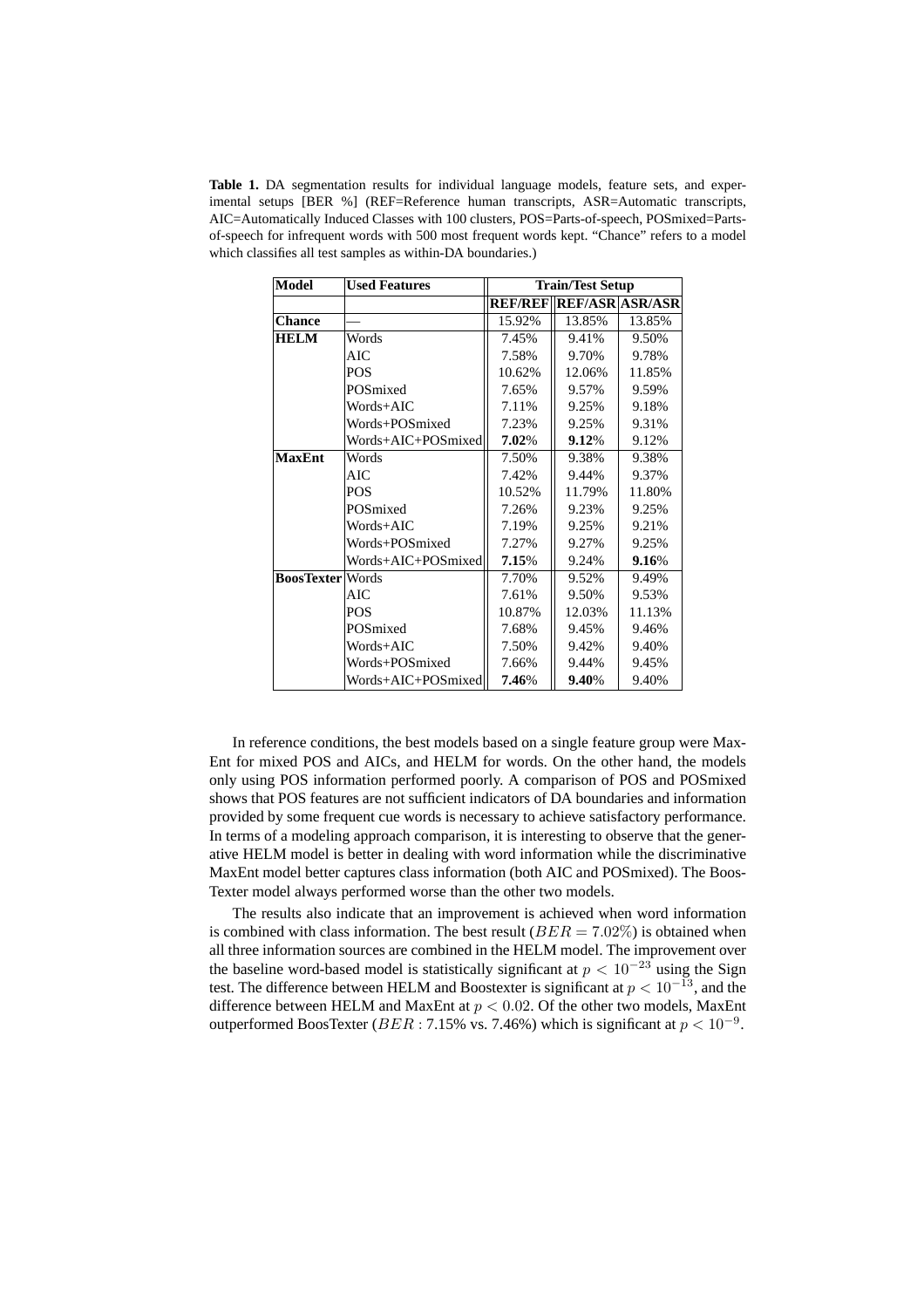As well as in reference conditions, MaxEnt for mixed POS was the best single model in ASR-based tests. Unlike reference conditions, MaxEnt was also the best model for capturing word information. The combination of all three knowledge sources was helpful once again, the best performing combined model was HELM ( $BER = 9.12\%$ ) while BoosTexter was the worst. Both HELM and MaxEnt show a significant outperformance of the BoosTexter model ( $p < 10^{-4}$ ). In contrast, the difference between HELM and MaxEnt is not significant.

A comparison of models trained on clean and erroneous data shows the following. While for HELM and BoosTexter the performance was almost the same, for the MaxEnt model, I got better results when training on automatic transcripts. However, even for the MaxEnt model, the difference in  $BER$  is only significant at  $p < 0.08$ .

# **4 Summary and Conclusions**

I have explored the use of textual information for DA boundary detection in both human- and ASR-generated transcripts of multiparty meetings. I have analyzed contributions from word identities, parts-of-speech, and automatically induced word classes, and compared three statistical modeling approaches – HELM, MaxEnt, and BoosTexter.

Among others, the results indicate that POS information is only helpful when the most frequent words are kept and not replaced by POS tags. For both test conditions, the best results were achieved when all information sources were combined. The best performing combined model was HELM, achieving  $BER = 7.02\%$  in reference and  $BER = 9.12\%$  in ASR conditions. On the other hand, the boosting-based model was always the worst. While this model is powerful when combining prosodic and lexical information, it does not represent a good approach when only textual features are used and prosodic information is not accessible.

A comparison of models trained on clean and ASR data shows that for none of the models, significant improvement is achieved by training on ASR. The HELM and BoosTexter models perform approximately the same for both training setups, and the modest gain achieved by the ASR-trained MaxEnt model is not statistically significant.

#### **Acknowledgments**

This work was supported by the Ministry of Education of the Czech Republic under projects 2C06020 and ME909. In addition, I used the METACentrum computing clusters sponsored under the research program MSM6383917201. I also thank Yang Liu at UT Dallas for providing me with her models for the TnT tagger.

# **References**

- 1. Jones, D., Wolf, F., Gibson, E., Williams, E., Fedorenko, E., Reynolds, D., Zissman, M.: Measuring the readability of automatic speech-to-text transcripts. In: Proc. Eurospeech, Geneva, Switzerland (2003)
- 2. Kahn, J.G., Ostendorf, M., Chelba, C.: Parsing conversational speech using enhanced segmentation. In: Proc. HLT-NAACL'04, Boston, MA, USA (2004)